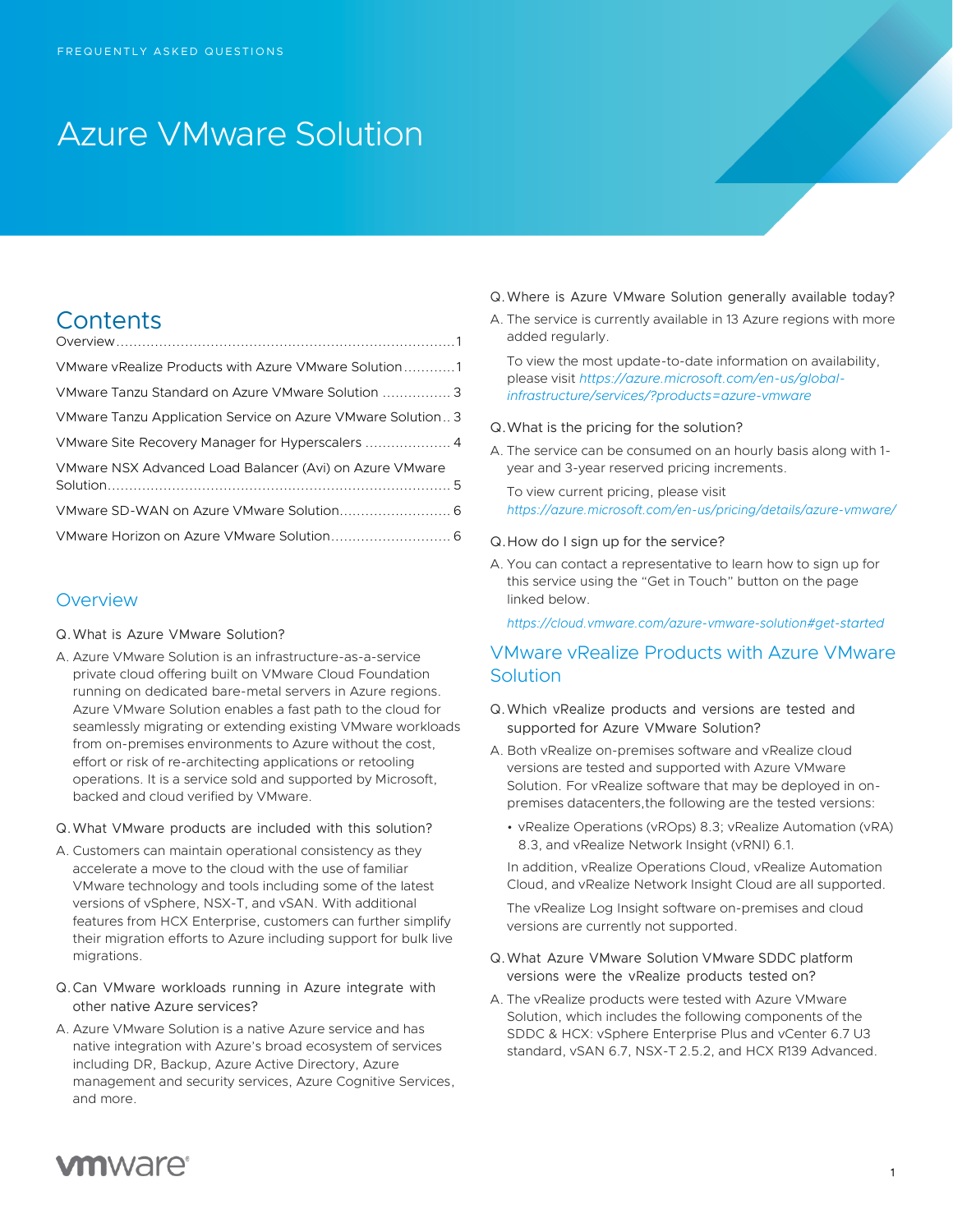- Q.What are the sales channels for these vRealize products?
- A. VMware will sell the vRealize products using its standard sales channels.
- Q.Who supports the vRealize products used to manage Azure VMware Solution?
- A. VMware provides support directly to customers.
- Q.Can customers use their perpetual licenses towards the purchase of vRealize products for Azure VMware Solution (BYOL)?
- A. vRealize perpetual licenses may be deployed on-premises and used to manage Azure VMware Solution as an end point.
- Q.What are the tested and supported customer deployment scenarios for the vRealize products?
- A. The tested and supported scenarios are as follows:
	- The vRealize software may be deployed on-premises and used to manage Azure VMware Solution as an end point.
	- The vRealize Cloud services may be used to manage Azure VMware Solution as an end point.

Deploying vRealize software directly on Azure VMware Solution is not currently a supported scenario.

- Q.How do customers purchase the vRealize cloud products?
- A. vROps Cloud and vRA Cloud services may be procured through the vRealize Suite subscription or the vRealize Cloud Universal credits. Customers with perpetual licenses may leverage the subscription upgrade program for a discount towards the purchase of vROps Cloud and vRA Cloud services.

More details on vRealize Cloud Universal are available here:

• *[https://cloud.vmware.com/vrealize-cloud](https://cloud.vmware.com/vrealize-cloud-universal/faq#general)[universal/faq#general](https://cloud.vmware.com/vrealize-cloud-universal/faq#general)*

vRNI Cloud customers may use their cloud licenses for procurement. More information on vRNI Cloud is available below:

- *[https://www.vmware.com/products/vrealize-network](https://www.vmware.com/products/vrealize-network-insight.html)[insight.html](https://www.vmware.com/products/vrealize-network-insight.html)*
- Q.What are the connectivity options for vRealize products deployed on-premises managing an Azure VMware Solution end point?
- A. Customers may leverage site-to-site VPNs or an Azure ExpressRoute service to access an Azure VMware Solution end point from vRealize deployed in an on-premises datacenter.
- Q.Is there a free trial period for vRealize Cloud?
- A. All customers can request a free 30-day trial of vRealize Cloud prior to making a commitment to purchase.
- Q.What are the licensing implications of a customer with vRealize software migrating to vRealize Cloud?
- A. For vROps and vRA, customers may leverage the Subscription Upgrade Program to move from existing perpetual licenses to vRealize Universal subscription licenses and receive a discount towards purchase of vRealize cloud services. More details on the Subscription Upgrade Program are available here:
	- *[https://www.vmware.com/content/dam/digitalmarketing/v](https://www.vmware.com/content/dam/digitalmarketing/vmware/en/pdf/products/vmw-subscription-upgrade-program.pdf) [mware/en/pdf/products/vmw-subscription-upgrade](https://www.vmware.com/content/dam/digitalmarketing/vmware/en/pdf/products/vmw-subscription-upgrade-program.pdf)[program.pdf](https://www.vmware.com/content/dam/digitalmarketing/vmware/en/pdf/products/vmw-subscription-upgrade-program.pdf)*

For vRealize Network Insight customers, an upgrade SKU will enable customers to receive a discount towards purchase of vRNI Cloud. More information on vRNI Cloud is available here:

- *[https://www.vmware.com/products/vrealize-network](https://www.vmware.com/products/vrealize-network-insight.html)[insight.html](https://www.vmware.com/products/vrealize-network-insight.html)*
- Q.What product related best practices guidelines are available for customers looking to migrate older onpremises vRealize versions to the latest vRealize version on-premises; or to vRealize Cloud?
- A. vRealize Automation:
	- On-premises to on-Premises Upgrade:
		- A vRA migration assistant service (link below) is available for customers to move from vRA 7.0 to vRA 8.0 onpremises.
		- *[vRealize Automation 8 Transition Guide](https://docs.vmware.com/en/vRealize-Automation/8.4/vrealize-automation-transition/GUID-F25D8EAC-4EE8-4E3E-96B4-05E1CF3B8FF7.html)*
	- On-premises to Cloud Upgrade:
		- A similar migration assistant service helping customers migrate from on-premises to vRA cloud is in development. Once it is available, this FAQ will be updated.

vRealize Network Insight:

- On-premises to on-premises Upgrade:
	- Upgrading from vRNI older version software to the latest version is well documented in the product release notes. A link to this document is below.
	- *[Upgrading vRealize Network Insight](https://docs.vmware.com/en/VMware-vRealize-Network-Insight/6.2/com.vmware.vrni.install.doc/GUID-68BB7850-2051-4B9A-8AC7-B928BE54A8D0.html)*
- On-premises to Cloud Upgrade:
	- Backup and restore procedures for migrating customers from on-premises to cloud variants are outlined in the document below.

– *[About Backing up and Restoring of Deployment Data](https://docs.vmware.com/en/VMware-vRealize-Network-Insight/6.2/com.vmware.vrni.using.doc/GUID-73C42DDB-F52B-4AE7-B21B-E2D31F2A3A2F.html)*

vRealize Operations:

- Procedures for migrating content from on-premises vROps to vROps Cloud are captured in the below links:
	- *[Managing Content](https://docs.vmware.com/en/VMware-vRealize-Operations-Cloud/services/config-guide/GUID-DA2E5876-B51D-4A51-AB58-12605181A1BA.html)*
	- *[Importing Content](https://docs.vmware.com/en/VMware-vRealize-Operations-Cloud/services/config-guide/GUID-891BD726-A169-4163-A08A-08D79BD23AB1.html)*

## **vm**ware<sup>®</sup>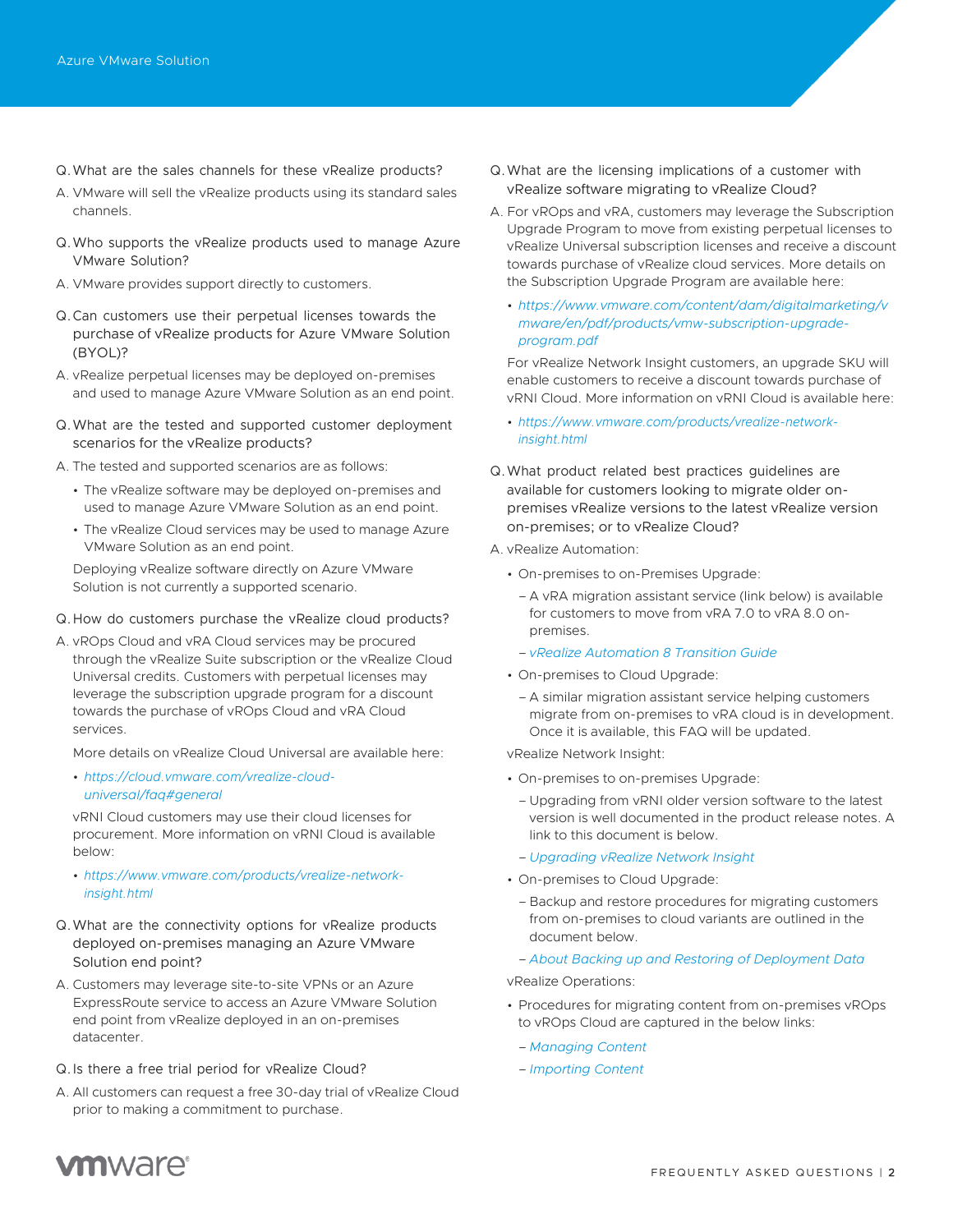## VMware Tanzu Standard on Azure VMware Solution

#### Q.What is VMware Tanzu?

A. Tanzu is VMware's modern apps brand which includes a portfolio of products and services for modernizing customer infrastructure and applications with cloud native technologies such as containers and Kubernetes.

#### Q.How is VMware Tanzu packaged and sold?

- A. VMware Tanzu is currently available in three editions: Tanzu Basic, Tanzu Standard, and Tanzu Advanced. Learn more about Tanzu Editions here: *<https://tanzu.vmware.com/tanzu>*
- Q.Which of the Tanzu Editions are supported on Azure VMware Solution?
- A. Currently, Tanzu Standard Edition is the tested and supported edition on Azure VMware Solution.
- Q.Which VMware Tanzu Kubernetes Grid version is tested and supported on Azure VMware Solution?
- A. The VMware Tanzu Kubernetes Grid version 1.3, included with Tanzu Standard Edition is tested and supported on Azure VMware Solution.
- Q.What is the licensing model for VMware Tanzu Standard?
- A. VMware Tanzu Standard is available as a subscription license and is licensed on a per core basis for Hyperscalers.
- Q.What are the key functionalities included in VMware Tanzu Standard?
- A. VMware Tanzu Standard simplifies operation of Kubernetes for multi-cloud deployment. It delivers an open sourcealigned Kubernetes distribution with consistent operations and management to support customers' infrastructure and app modernization.

Tanzu Standard provides an enterprise-grade, open-source aligned Kubernetes runtime, powered by Tanzu Kubernetes Grid, which can be deployed across different environments – on-premises on vSphere and VMware Cloud Foundation, on hybrid clouds like Azure VMware Solution, on native public clouds, as well as at the edge. It also provides a global control plane, powered by Tanzu Mission Control, to manage all the Tanzu Kubernetes clusters, as well as any conformant clusters, centrally, consistently, and efficiently. In addition, it includes monitoring with out of the box dashboards using open-source Prometheus and Grafana.

To learn more, check the Tanzu Standard web page and solution brief here:

- *<https://tanzu.vmware.com/tanzu/standard>*
- *[Tanzu Standard Edition Solution Brief](https://d1fto35gcfffzn.cloudfront.net/tanzu/VMware-Tanzu-Standard-Solution-Brief.pdf)*
- Q.Which VMware Tanzu Mission Control version is included in the Tanzu Standard edition packaging and licensing?
- A. Tanzu Mission Control is the product that powers the Global Control Plane of the Tanzu Standard edition. Tanzu Mission Control Standard version is included in the Tanzu Standard edition. To learn more about Tanzu Mission Control Standard version, check out this comparison chart:
	- *[https://tanzu.vmware.com/content/tanzu-mission](https://tanzu.vmware.com/content/tanzu-mission-control/tmc-comparison-chart)[control/tmc-comparison-chart](https://tanzu.vmware.com/content/tanzu-mission-control/tmc-comparison-chart)*
- Q.Who sells VMware Tanzu Standard on Azure VMware Solution?
- A. VMware and its channel partners sell Tanzu Standard to customers.
- Q.Who supports VMware Tanzu Standard on Azure VMware Solution?
- A. VMware provides support for Tanzu Standard.

## VMware Tanzu Application Service on Azure VMware Solution

#### Q.What is Tanzu Application Service?

- A. Tanzu Application Service is a modern application platform for enterprises that want to continuously deliver and run microservices across clouds. It is often referred to as an application development platform as a service.
- Q.What are the benefits of Tanzu Application Service on Azure VMware Solution?
- A. Tanzu Application Service delivers high-impact improvements in developer productivity enabling enterprises to modernize existing applications and deploy new cloud native applications that would otherwise require heavy outlays in developer staffing, training, and patching and maintenance effort. Tanzu Application Service customers have seen 37% increases in developer productivity, 82% increases in software production, as well as spending 92% less time patching.

VMware Tanzu Application Service complements the Azure cloud by offering a consistent, integrated experience that simplifies operations and helps you get better at delivering software. Tanzu Application Service provides a consistent modern application platform for developers and operators across on-premises vSphere, VMware Cloud Foundation, Azure, AWS, and Google Cloud Platform to make the benefits of multi-cloud operations a reality.

- Q.Can apps running on Tanzu Application Service integrate with native Azure services?
- A. Yes, with the *[Tanzu Cloud Service Broker for Azure](https://docs.pivotal.io/csb-azure/index.html)*, Azuremanaged services can be consumed by Tanzu applications.

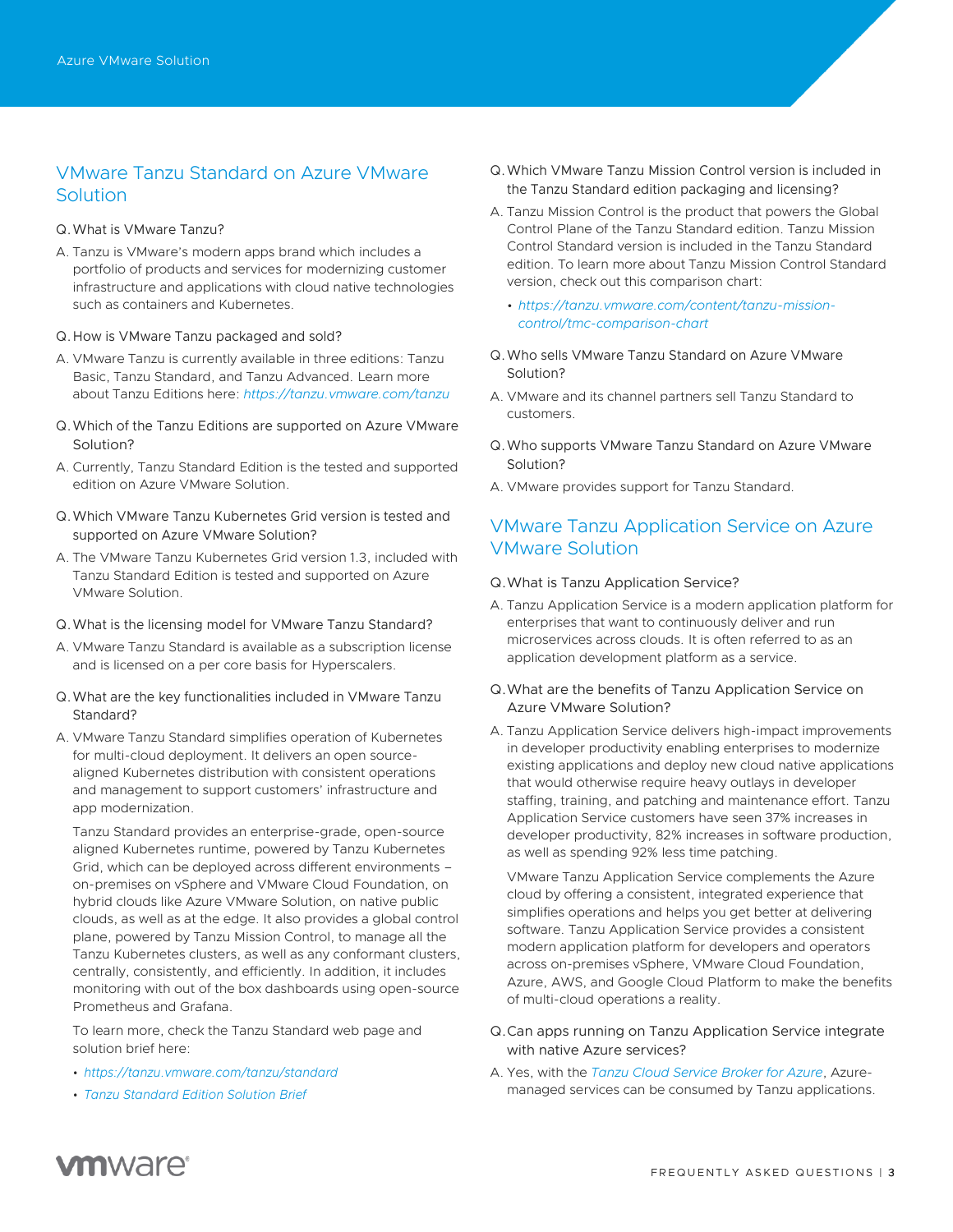Cloud Service Broker for Azure uses brokerpaks to expose services.

- Q.Which Tanzu Application Service versions are certified on Azure VMware Solution?
- A. Tanzu Application Service 2.7 through 2.11 have been certified. VMware HCX certification with Tanzu Application Service for migration of applications is in process.
- Q.Who sells and supports Tanzu Application Service on Azure VMware Solution?
- A. Tanzu Application Service is sold by VMware and our partners. VMware provides support for Tanzu Application Service.
- Q.What professional services are available from VMware to assist customers with Tanzu Application Service on Azure VMware Solution.
- A. *[VMware Tanzu Labs](https://tanzu.vmware.com/labs)* is a service that partners side-by-side with organizations to accelerate the delivery of software and to modernize legacy apps, all while reducing operating costs and risk.
- Q.What is the licensing model for Tanzu Application Service on Azure VMware Solution?
- A. Tanzu Application Service components are licensed on an annual subscription basis. Subscriptions scale with the number of application instances, service instances, and runtime components deployed. Please contact your *[VMware](https://tanzu.vmware.com/application-service#contact-form)  [sales representative](https://tanzu.vmware.com/application-service#contact-form)* for details. The Azure VMware Solution SDDC infrastructure required for Tanzu Application Service can be purchased on an hourly on-demand basis, or with 1 year and 3-year reserved instances.
- Q.Where can I find additional information on Tanzu Application Service?
- A. These Tanzu Application Service resources apply to installations on Azure VMware Solution:
	- *[VMware Tanzu Application Service Web page](https://tanzu.vmware.com/application-service)*
	- *[VMware Tanzu Application Service for VMs product](https://network.tanzu.vmware.com/products/elastic-runtime)  [information and download page](https://network.tanzu.vmware.com/products/elastic-runtime)*
	- *[Tanzu Application Service for VMs documentation](https://docs.pivotal.io/application-service/concepts/overview.html)*
	- *[Tanzu Application Service for VMs on Azure VMware](https://docs.pivotal.io/ops-manager/2-10/refarch/avs/avs_ref_arch.html)  [Solution Reference Architecture](https://docs.pivotal.io/ops-manager/2-10/refarch/avs/avs_ref_arch.html)*

### VMware Site Recovery Manager for **Hyperscalers**

Q.Who sells and supports Site Recovery Manager for Hyperscalers?

- A. VMware and VMware partners sell Site Recovery Manager (SRM) for Hyperscalers to customers. VMware provides support for the Site Recovery Manager for Hyperscalers directly to customers.
- Q.How can customers obtain Site Recovery Manager for Hyperscalers evaluation licenses?
- A. Customers can use the Site Recovery Manager evaluation licenses on the *[Site Recovery Manager evaluation site](https://my.vmware.com/en/web/vmware/evalcenter?p=srm-eval&src=vmw_so_vex_tdege_155)*. After the 60-day evaluation period, and for production use, customers will need to purchase the Site Recovery Manager for Hyperscalers term license. The evaluation licenses can be replaced with a term license and Site Recovery Manager will continue to work non-disruptively through this evaluation-toproduction conversion process. Azure VMware Solution SDDC hosts will need to be obtained directly from Microsoft through the standard mechanisms they may offer (e.g., trial, on demand, reserved instance, etc.)
- Q.What is the licensing model for Site Recovery Manager for Hyperscalers?
- A. Site Recovery Manager for Hyperscalers is available as a prepaid 1- and 3-year term license only and is licensed on a per protected VM basis in packs of 25 VMs.
- Q.What are the key features included in the Site Recovery Manager for Hyperscalers license?
- A. The Site Recovery Manager for Hyperscalers license is available in an enterprise edition. It is customer-managed and has the same features as the Site Recovery Manager enterprise edition. Refer to *[https://www.vmware.com/products/site-recovery](https://www.vmware.com/products/site-recovery-manager.html)[manager.html](https://www.vmware.com/products/site-recovery-manager.html)* for further detail.
- Q.How does a customer install Site Recovery Manager for Hyperscalers on Azure VMware Solution?
- A. Microsoft Azure has added a Site Recovery Manager installation click-through workflow on the Azure VMware Solution Portal.
- Q.What protection configurations does Site Recovery Manager for Hyperscalers support?
- A. Site Recovery Manager for Hyperscalers can protect (1) workloads running in an on-premises datacenter to an Azure VMware Solution SDDC, (2) workloads running on an Azure VMware Solution SDDC to an on-premises datacenter, and (3) between different Azure VMware Solution SDDCs.

Other hyperscaler cloud SDDCs may be added in the future, but cross-cloud protection configurations may not be supported. Refer to the *[Site Recovery Manager FAQ](https://core.vmware.com/resource/site-recovery-manager-faq)* for the latest listing of hyperscaler cloud SDDCs that can be used with the Site Recovery Manager for Hyperscalers license.

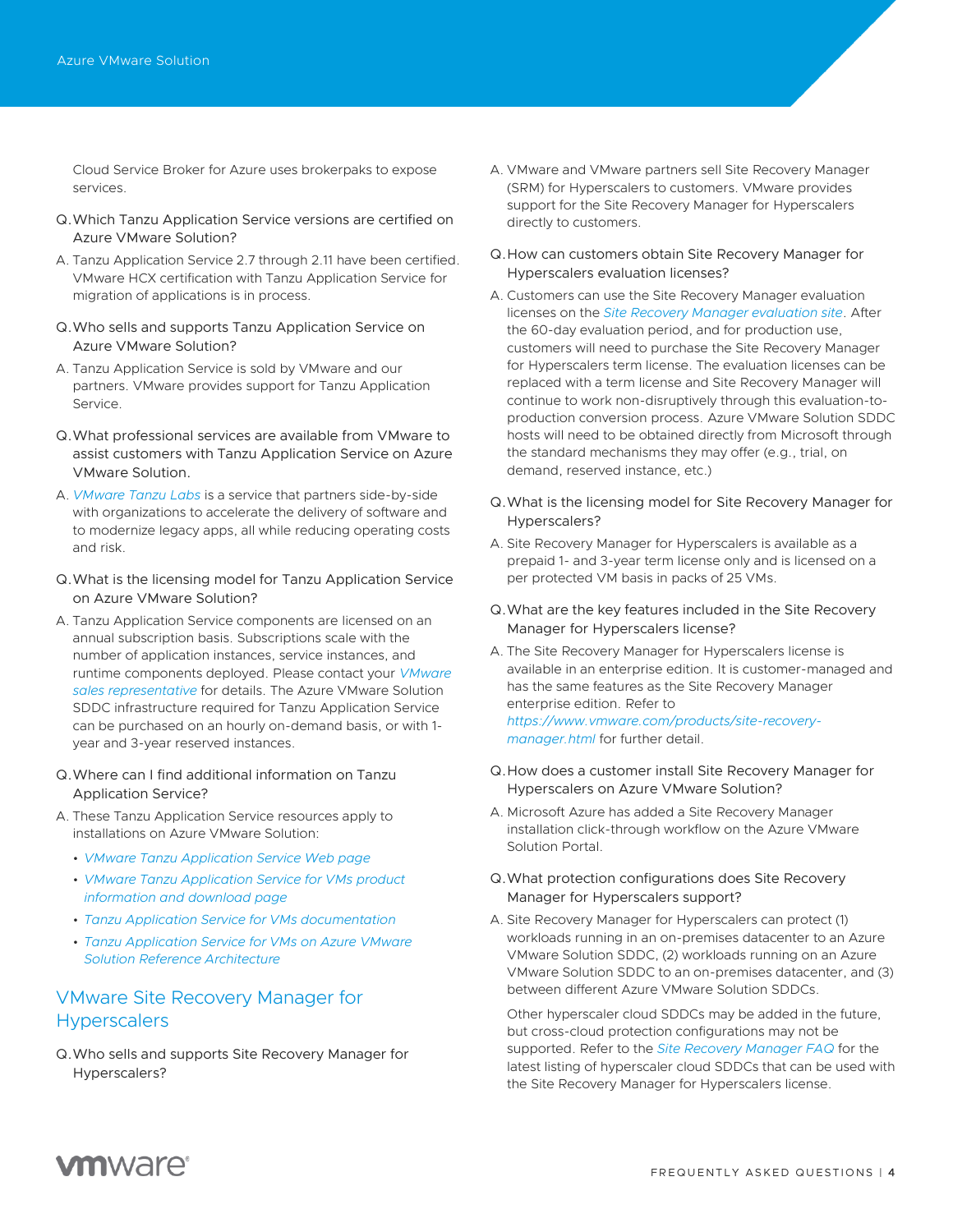Note that the Site Recovery Manager for Hyperscalers term license cannot be used to protect workloads between onpremises data centers only – a separate Site Recovery Manager perpetual license is required.

- Q.Can customers use their existing Site Recovery Manager perpetual licenses on hyperscaler cloud solutions?
- A. No. Existing Site Recovery Manager perpetual licenses cannot be used on public clouds.

### VMware NSX Advanced Load Balancer (Avi) on Azure VMware Solution

- Q.How does NSX Advanced Load Balancer enhance Azure VMware Solution?
- A. NSX Advanced Load Balancer Enterprise Edition (Avi) provides a rich set of features with elastic scale, automation workflows and observability to help accelerate your moves to Azure VMware Solution. NSX Advanced Load Balancer provides load balancing and seamless and consistent application delivery in both Azure VMware Solution and connected on-premises data center environments. In addition, NSX Advanced Load Balancer for Azure VMware Solution provides better scalability with auto-scale capabilities, so that the LB capacity can grow based on demand.
- Q.How does NSX Advanced Load Balancer integrate with Azure VMware Solution?
- A. NSX Advanced Load Balancer integrates as an attached load balancing solution, with communication between the Avi Controller, NSX-T Manager and vCenter within Azure VMware Solution. This integration enables NSX Advanced Load Balancer to deploy and manage Service Engines automatically based on demand, providing for an elastic, automated approach to load balancing.
- Q.Where is NSX Advanced Load Balancer installed in an Azure VMware Solution environment?
- A. The Avi Controller resides in the customer environment, either within the Azure VMware Solution SDDC or on-premises. Other NSX Advanced Load Balancer components (Service Engines) run in VMs in the Azure VMware Solution SDDC.
- Q.Who sells and supports NSX Advanced Load Balancer with Azure VMware Solution?
- A. VMware and its partners sell NSX Advanced Load Balancer with Azure VMware Solution. VMware provides support directly to customers.
- Q.What are the use cases for NSX Advanced Load Balancer in Azure VMware Solution?
- A. Avi facilitates application delivery in Azure VMware Solution for use cases such as:
	- Lift and Shift: Customers familiar with NSX Advanced Load Balancer in their private data centers can move applications to Azure VMware Solution and preserve the same load balancing features and capabilities in the public cloud.
	- Data Center Extension: NSX Advanced Load Balancer can provide consistent load balancing, Global Server Load Balancing (GSLB) and Web Application Firewall (WAF) for customer applications hosted across on-premises and Azure VMware Solution environments.
	- Disaster Recovery: NSX Advanced Load Balancer supports BC/DR scenarios for application availability with load balancing and GSLB features.
- Q.Which NSX Advanced Load Balancer (Avi) editions are supported on Azure VMware Solution?
- A. NSX Advanced Load Balancer Enterprise Edition is supported on Azure VMware Solution. NSX Advanced Load Balancer Enterprise Edition is a full-featured load balancing, GSLB, and WAF solution available for multi-cloud and hybrid cloud environments including VMware vCenter, Microsoft Azure, and Azure VMware Solution.
- Q.Can customers use their existing perpetual licenses towards NSX Advanced Load Balancer with Azure VMware Solution (BYOL)?
- A. NSX Advanced Load Balancer perpetual licenses may be used for the tested deployment scenario listed above.
- Q.Is there a free trial period for NSX Advanced Load Balancer?
- A. All customers can utilize a free 30-day trial of NSX Advanced Load Balancer prior to making a commitment to purchase. The trial license is included in the Avi Controller by default
- Q.How is NSX Advanced Load Balancer (Avi) licensed and packaged on Azure VMware Solution?
- A. NSX Advanced Load Balancer is licensed based on Service Cores (vCPUs consumed by the Avi data-path VMs, i.e., Service Engines). For example, two Service Engines of two vCPUs each would require 4 Service Core licenses. The Avi Controller is not licensed separately and has no cost.

## **vm**ware<sup>®</sup>